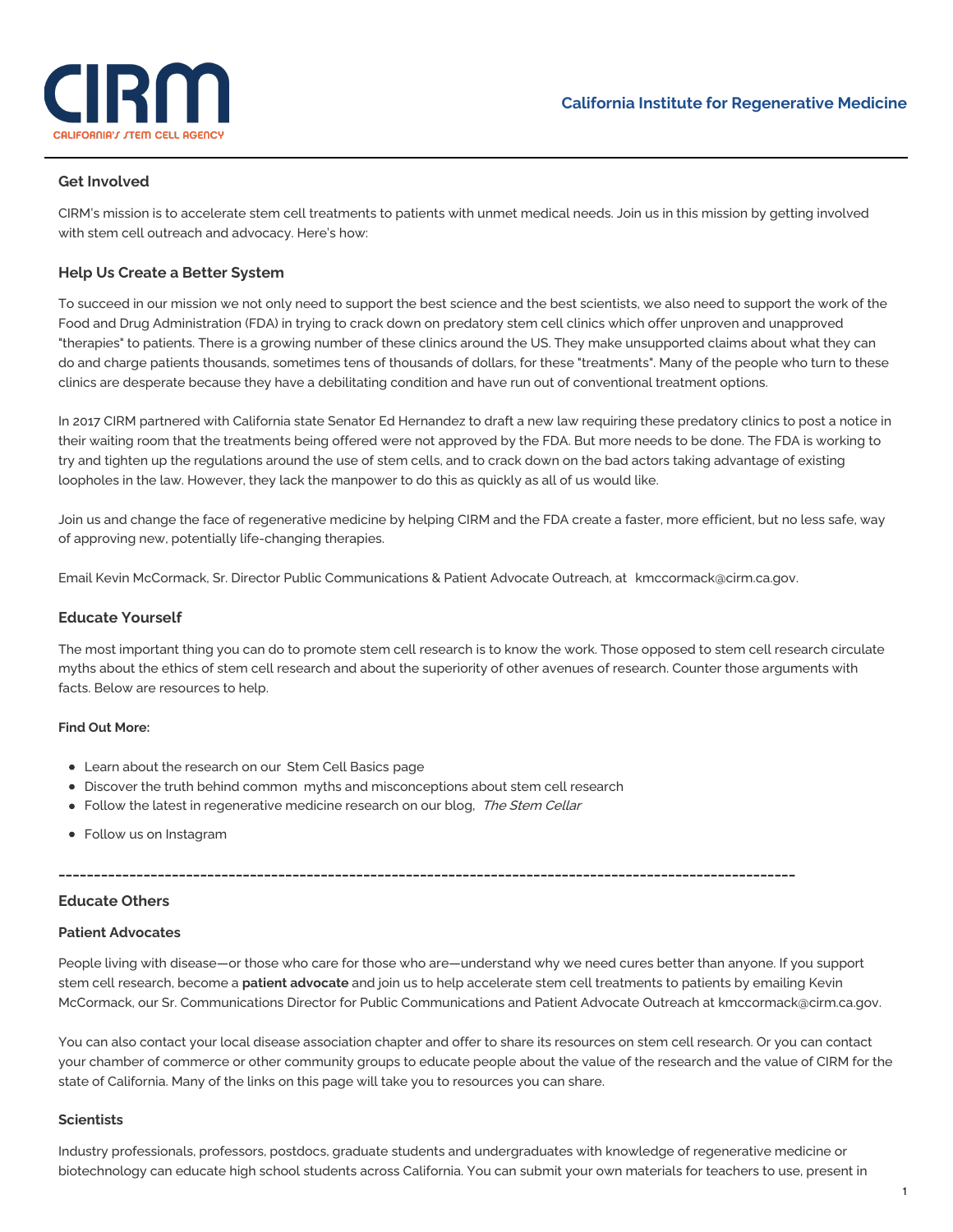classrooms using existing CIRM-developed materials, or start a Stem Cell Education Outreach Program.

#### **Find Out More:**

Get involved in stem cell [education](https://www.cirm.ca.gov/our-progress/educate-others) Download prepared PowerPoint [presentations](https://www.cirm.ca.gov/our-progress/introductory-lessons-stem-cells-and-regenerative-medicine) on stem cell research

## **Celebrate Stem Cell Awareness Day**

Stem Cell Awareness Day brings together organizations and individuals around the world working to ensure that we realize the benefits of one of the most promising fields of science in our time. The day - celebrated on the second Wednesday in October - is a unique global opportunity to foster greater understanding about stem cell research and the range of potential applications for disease and injury.

Research and academic institutions and educators are encouraged to participate by hosting public talks and other activities and events in their community. In particular, we encourage efforts to get stem cell researchers into high school classrooms that day.

#### **Find Out More:**

Visit the Stem Cell [Awareness](https://www.cirm.ca.gov/our-progress/stem-cell-awareness-day) Day Page for a List of Events

## **\_\_\_\_\_\_\_\_\_\_\_\_\_\_\_\_\_\_\_\_\_\_\_\_\_\_\_\_\_\_\_\_\_\_\_\_\_\_\_\_\_\_\_\_\_\_\_\_\_\_\_\_\_\_\_\_\_\_\_\_\_\_\_\_\_\_\_\_\_\_\_\_\_\_\_\_\_\_\_\_\_\_\_\_\_\_\_\_\_\_\_\_\_\_\_\_\_\_\_\_\_\_\_\_**

**\_\_\_\_\_\_\_\_\_\_\_\_\_\_\_\_\_\_\_\_\_\_\_\_\_\_\_\_\_\_\_\_\_\_\_\_\_\_\_\_\_\_\_\_\_\_\_\_\_\_\_\_\_\_\_\_\_\_\_\_\_\_\_\_\_\_\_\_\_\_\_\_\_\_\_\_\_\_\_\_\_\_\_\_\_\_\_\_\_\_\_\_\_\_\_\_\_\_\_\_\_\_\_\_**

#### **Speak Up**

If you see good, well-balanced stories about stem cell research, share the story on social media. Most newspapers and magazines allow comments to stories online. While you are there, correct people who have posted erroneous information.

This is the best way of correcting common misconceptions such as the idea that embryonic stem cells come from aborted fetuses (they don't) or that embryonic stem cells are no longer needed (they are).

**\_\_\_\_\_\_\_\_\_\_\_\_\_\_\_\_\_\_\_\_\_\_\_\_\_\_\_\_\_\_\_\_\_\_\_\_\_\_\_\_\_\_\_\_\_\_\_\_\_\_\_\_\_\_\_\_\_\_\_\_\_\_\_\_\_\_\_\_\_\_\_\_\_\_\_\_\_\_\_\_\_\_\_\_\_\_\_\_\_\_\_\_\_\_\_\_\_\_\_\_\_\_\_\_**

## **Tissue Donation**

We receive many requests from people interested in donating tissue for stem cell research. CIRM does not directly accept tissue donations. We fund stem cell research at institutions throughout the state of California but do not run labs of our own.

However, institutes around the state are doing work that could benefit from donated samples, such as cord blood, embryos, eggs, and sperm. Below are some resources to help you learn more about tissue donation.

#### **Find Out More:**

Grantee [institutions](https://www.cirm.ca.gov/InstitutionList) carrying out stem cell research near you.

CIRM-funded Induced [Pluripotent](https://www.cirm.ca.gov/researchers/ipsc-initiative) Stem Cell Initiative .

Sign up to be a bone marrow donor through the National Marrow Donor [Program](http://bethematch.org/support-the-cause/donate-bone-marrow/join-the-marrow-registry/).

Watch Cord Blood Banking: What [expecting](https://www.consumeraffairs.com/health/cord-blood/#how-it-works) parents should know about the collection process an informative animated video produced by Consumer Affairs: